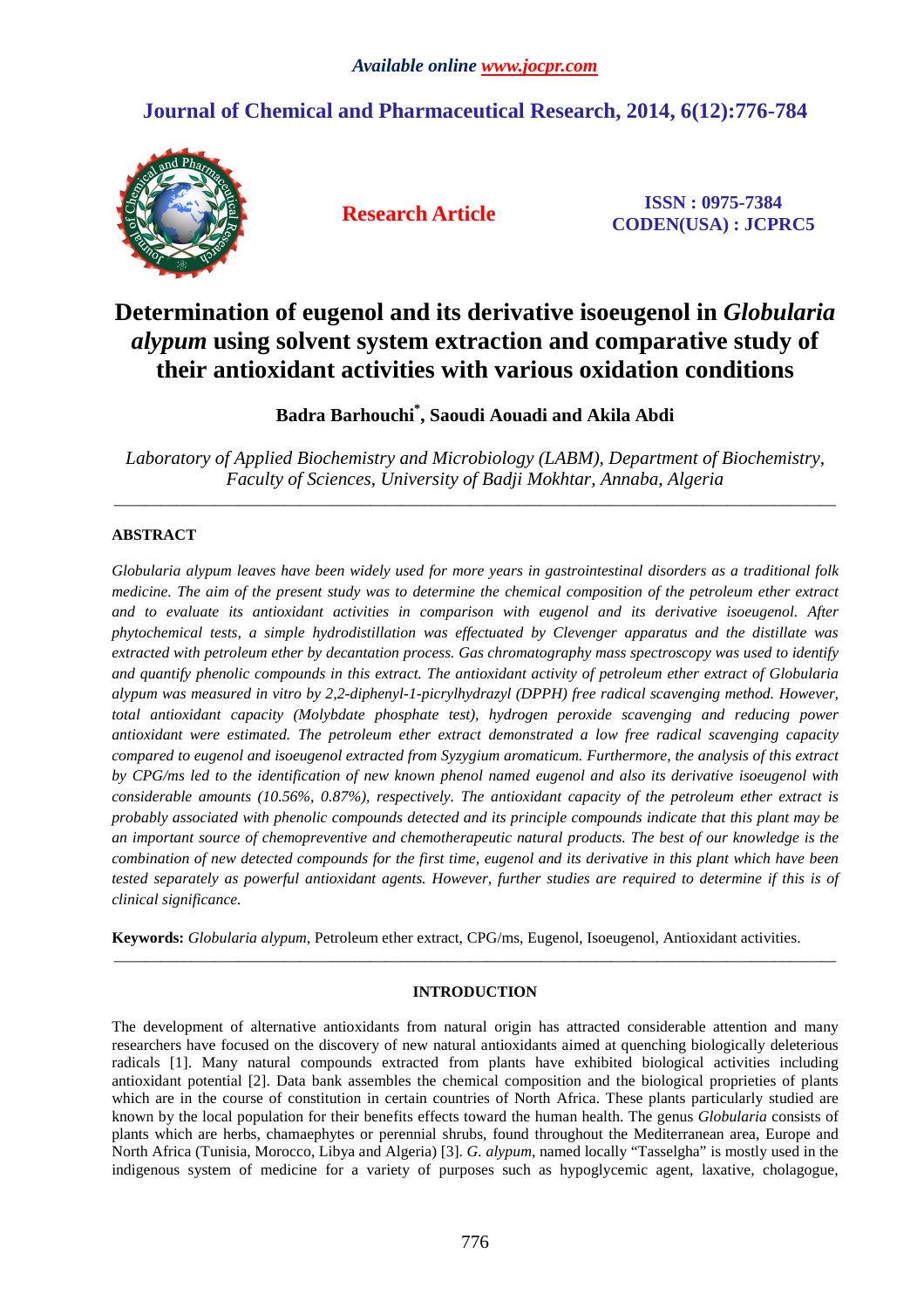stomachic, purgative and sudorific [4]. The essential oils or extracts obtained by chloroform treatment, ethyl acetate and water/methanol mixture (1:1) are proposed as treatment of infections caused by bacteria Gram+ and Gram-[5]. However, Ferhi and Aiache reported that aqueous extract exerts on the guinea pig an antiulcer activity against the gastric mucosal damages caused by indomethocin [6].

*\_\_\_\_\_\_\_\_\_\_\_\_\_\_\_\_\_\_\_\_\_\_\_\_\_\_\_\_\_\_\_\_\_\_\_\_\_\_\_\_\_\_\_\_\_\_\_\_\_\_\_\_\_\_\_\_\_\_\_\_\_\_\_\_\_\_\_\_\_\_\_\_\_\_\_\_\_\_*

The global qualitative analysis of aqueous extract revealed principally the presence of tannins and flavonoids [7]. After the treatment of the aqueous phase with hexane followed by fractionation with methanol, Es-safi et al isolated the fraction responsible of the highest antioxidant power against DPPH radical (2,2-diphenyl-1-picrylhydrazyl) [8][9]. However, this substance has been used as the most crucial pathway to evaluate the free radical-scavenging activity of natural antioxidants [10]. The heterosides are for example frequently characterized by their diverse biological activities and made previously the subject of profound studies particularly in fruits such as grape and myrtle.

As known, phenolic derivatives like eugenol (4-allyl-2-methoxyphenol) and isoeugenol (2-methoxy-4 propenylphenol) are present also in a variety of plants such as *Syzygium aromaticum* (clove) [11]. Eugenol, omethoxyphenol, is of interest for many recent researchers because of its anti-inflammatory and chemopreventive effects which stem from the antioxidant role contributed by its phenolic group [12]. It is considered non-mutagenic, non-carcinogenic and generally recognized as safe (GRAS) by Food and Drug Administration.

The purpose of this study was to determine the chemical composition of the petroleum ether extract from leaves of *G. alypum* and to evaluate the antioxidant activities of this fraction in comparison with eugenol and its derivative isolated from *Syzygium aromaticum*. However, the synergistic effect of eugenol and isoeugenol in the entire petroleum ether extract for the antioxidant activities was checked.

#### **EXPERIMENTAL SECTION**

### **2.1. Plant material**

Fresh leaves of *Globularia alypum* were collected from remote areas in the suburbs of Souk ahras region (NE Algeria) during the flowering season (April 2012). The taxonomic identification was performed in Biology department, Badji mokhtar university, Annaba, Algeria. The plant material was then isolated from the other specimen and was dried in shade for a week at room temperature. The dried leaves were conserved for the extraction process.

#### **2.2. Preparation of the plants extracts**

The process adopted in this study to isolate the extract from *Globularia alypum* is the hydrodistillation according to the method recommended in the European Pharmacopeia [13]. Then, the distillate was successively extracted twice under occasional shaking with selected solvent using 10 ml of petroleum ether. Then, it was dried over anhydrous magnesium sulfate. The isolated residue was filtered and the solvent was eliminated using a rotary evaporator to obtain a dry extract. After evaporation, the extract was kept until the antioxidant bioassays. In the moment at utilization, the extract was diluted in 1ml of the same solvent of extraction. The extraction yield (%, w/w) was calculated as the ration of the weight of the extract to the weight of the crude leaves. Therefore, eugenol and its derivative were extracted from *Syzygium aromaticum* using a method adopted by Chae-Bin Yoo et al [14].

#### **2.3. Reagents and chemicals**

2.2-Diphenyl-1-picrylhydrazyl (DPPH), BHT (butylated hydroxytoluene), Gallic acid, Ascorbic acid (Vitamin C), EDTA, and Citric acid reagents were purchased from Sigma-Aldrich Chemical. All solvents and chemicals used in the experiments were of analytical grade and were of the highest purity needed for each application. The water used was purified and distilled.

#### **2.4. CPG/ms analysis**

The sample of petroleum ether extract isolated from *Globularia alypum* leaves was analyzed by CPG/ms using an HP 5890 series II gas chromatograph equipped with a flame-ionization detector and coupled to an HP 5972 mass spectrometer (Agilent Technologies) with electron-impact ionization (70eV) and an HP-5MS capillary column (30 m 9 0.25 mm coated with 5% phenyl methyl silicone, 95% dimethylpolysiloxane; a 0.25-µm film thickness were used). The operating conditions were as follows: The column temperature was programmed to rise from 50 to 240°C at a rate of 5°C /min, and the transfer-line temperature was 250°C. The carrier gas was helium with a flow rate of 1.2 ml/min and a split ratio of 60:1. The scan time and mass range were 1s and 40-300m/z, respectively. The massspectrometer conditions were the following: injection of 2µl aliquot of the sample and an HP-5MS capillary column  $(30 \text{ m} \times 0.25 \text{ mm})$ ; coating thickness, 0.25 $\mu$ m).

The components of the extract were identified by a comparison of the fragmentation patterns in the mass spectra with those stored in the GPG/ms databases and other published mass spectra in relation to the retention time of a homologous series of alkanes (C-C) [15]. In addition, the percentages of the compounds were determined from their peak areas.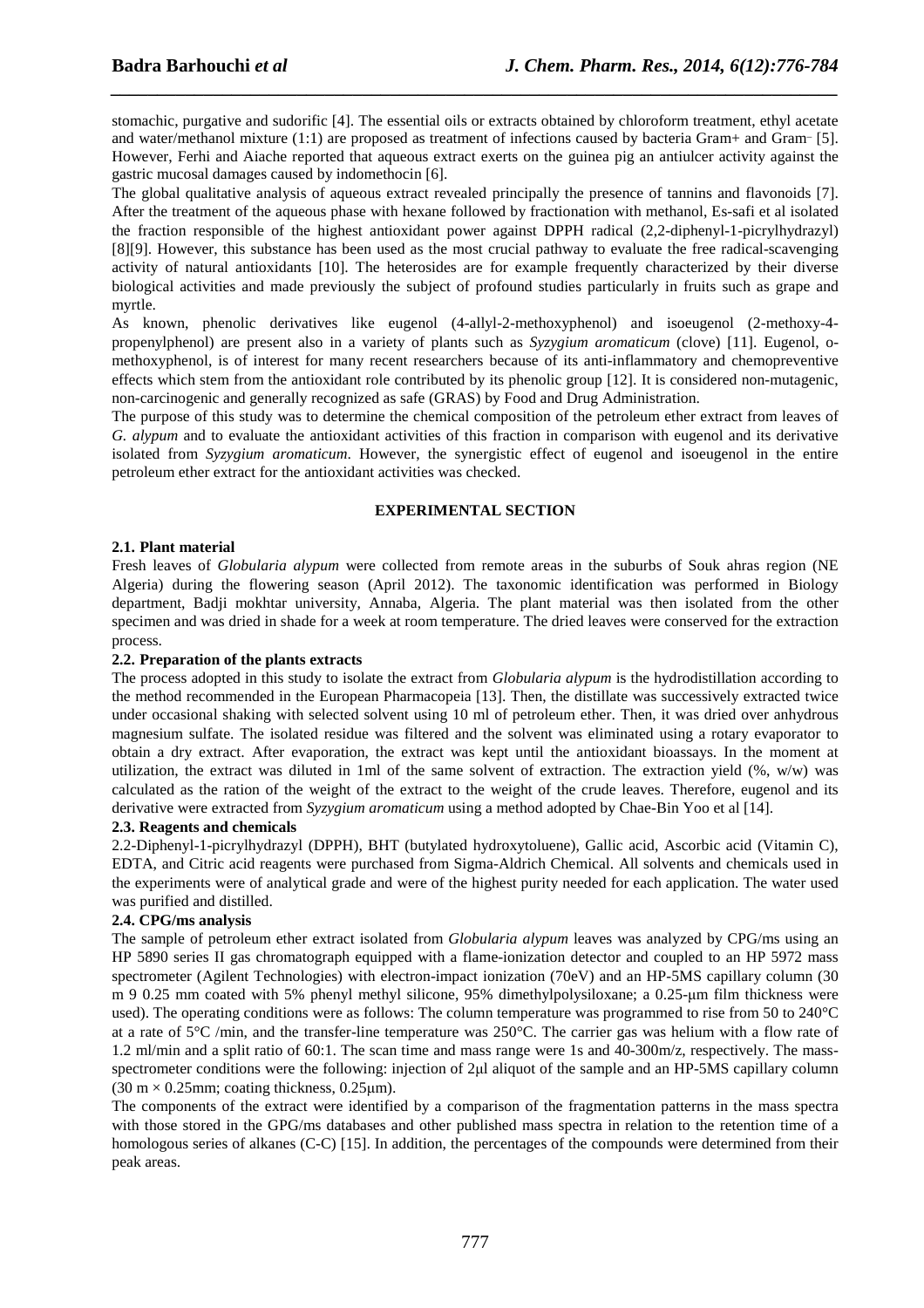#### **2.5. Antioxidant activities**

#### **2.5.1.DPPH radical-scavenging assay**

The antioxidant activity of the isolated compound was evaluated through specrophotometric technique according to the method previously reported by Burits and Bucar [16]. Briefly, 50 ml of a methanolic solution containing the compound to be tested were added to 5 ml of 0.004% MeOH solution of DPPH. Then, the studied extract was tested with MeOH as control. The mixture was shaken vigorously and incubated in the dark and the absorbance at 517nm was determined after 30 min using a spectrophotometer. The absorbance (A) of the controls and samples was measured, and the DPPH scavenging activity in percentage was determined as follow: DPPH scavenging activity (%) =  $(A_{control} - A_{sample})/A_{control}$  x100 where  $A_{control}$  and  $A_{sample}$  are the absorbance of the control and the sample, respectively. The antioxidant reagent BHT, Gallic acid, Ascorbic acid (Vitamin C), EDTA and Citric acid were used as a positive control. The results are expressed as  $IC_{50}$ , the amount of antioxidant necessary to decrease the initial concentration of DPPH by 50%. The lower  $IC_{50}$  value indicated a higher antioxidant activity. The values are presented as the means of triplicate analysis.

*\_\_\_\_\_\_\_\_\_\_\_\_\_\_\_\_\_\_\_\_\_\_\_\_\_\_\_\_\_\_\_\_\_\_\_\_\_\_\_\_\_\_\_\_\_\_\_\_\_\_\_\_\_\_\_\_\_\_\_\_\_\_\_\_\_\_\_\_\_\_\_\_\_\_\_\_\_\_*

#### **2.5.2.Total antioxidant capacity (Molybdate phosphate test)**

The purpose of Molybdate Phosphate test is the measure of the effectiveness of non enzymatic antioxidants. This method is based specially on the reduction of Molybdate (VI) into Molybdate (V) to estimate the formation of Molybdate Phosphate complex with green color and it was evaluated by spectrophotometric technique [17]. Then, 100µl of the solution containing the extract was added to 2ml of Molybdate Phosphate solution (0.6M sulfuric acid, 28mM sodium phosphate, and 4mM ammonium molybdate). After 90min of incubation in 90°c, the absorbance was measured at 695nm. The antioxidants reagents BHT, Gallic acid, Ascorbic acid (Vitamin C), EDTA and Citric acid were used as a positive control. The total antioxidant capacity was expressed as the ration of mg of the antioxidant standard by mg of each extract.

#### **2.5.3.Reducing power antioxidant**

The ability of the extracts to reduce iron (III) was determined according to the Yildirim et al. method with some modifications [18]. An aliquot of 500µl of each sample was dissolved in ethanol and mixed with 1.25ml of reagent of 0.2M phosphate buffer (pH 6.6) and 1.25ml of 1% potassium ferracyanide. The mixture was incubated for 30 min at 50°C, followed by addition of 1.25ml of 10% (w/v) trichloroacetic acid. The mixture was then centrifuged at 1650g for 10 min. Finally, 1.25 ml of the supernatant solution was mixed with 1.25ml of distilled water and 250µl of 0.1% (w/v) ferric chloride. After 10 min, the absorbance was measured at 700nm.The antioxidants reagents BHT, Gallic acid, Ascorbic acid (Vitamin C), EDTA and Citric acid were used as positive controls. Increased absorbance of the reaction mixture indicated increased reducing power. The values are presented as the means of triplicate analysis.

#### **2.5.4.H2O2 scavenging assay**

The ability of the extracts to scavenge hydrogen peroxide was determined according to the method of Ruch et al. A solution of hydrogen peroxide (40mM) was prepared in phosphate buffer (pH 7.4). Extracts were dissolved (1mg/ml) in distilled water and added to a hydrogen peroxide solution (0.6 ml, 40mM). The absorbance of hydrogen peroxide at 230nm was determined 10 minutes later against a blank solution containing the phosphate buffer without hydrogen peroxide. The percentage of hydrogen peroxide scavenging of the extracts and standard antioxidants were calculated: % scavenging  $[H2O2] = [(Ac-As)/Ac] \times 100$  Where Ac is the absorbance of the control and As is the absorbance in the presence of the sample of the extracts and the standards were: BHT, Gallic acid, Ascorbic acid (Vitamin C), EDTA and Citric acid [19].

#### **2.6. Statistical analysis**

Data obtained from extracts and control reagents assays were expressed as mean values. Statistical analysis was performed with MINITAB 16 package. Differences were tested for significance by using the ANOVA procedure. Level of significance was: Significant when P ≤0.05 (\*); highly significant when P ≤0.01 (\*\*) and very highly significant when P  $\leq 0.001$  (\*\*\*). All data were reported as means  $\pm$  SD standard deviation of at least triplicate of different assays.

#### **RESULTS AND DISCUSSION**

Medicinal plants are known to possess many different components which have various biological activities. The dried leaves of *Globularia alypum* were treated by hydrodistillation and the aqueous phase was exposed to fractionation by polar or non polar solvents. The chemical analysis of petroleum ether extract (11.73%, w/w) isolated from *Globularia alypum* leaves by CPG/ms showed 82.36% and 17.64% as major and minor total identified compounds, respectively, presenting high fluctuations in its chemical profile. All data are presented in **Table 1**. The results revealed relatively a high content of dehydroionone (18.13%), xylene (11.72%) and eugenol (10.56%) among 31 identified compounds. In addition, the other important components were present in scanty amounts, such as isoeugenol with 0.87%. The chemical structures of eugenol and its derivative were illustrated in **Figure 1.** In parallel, eugenol reached its highest concentration in *Syzygium aromaticum* (97%) where isoeugenol yield was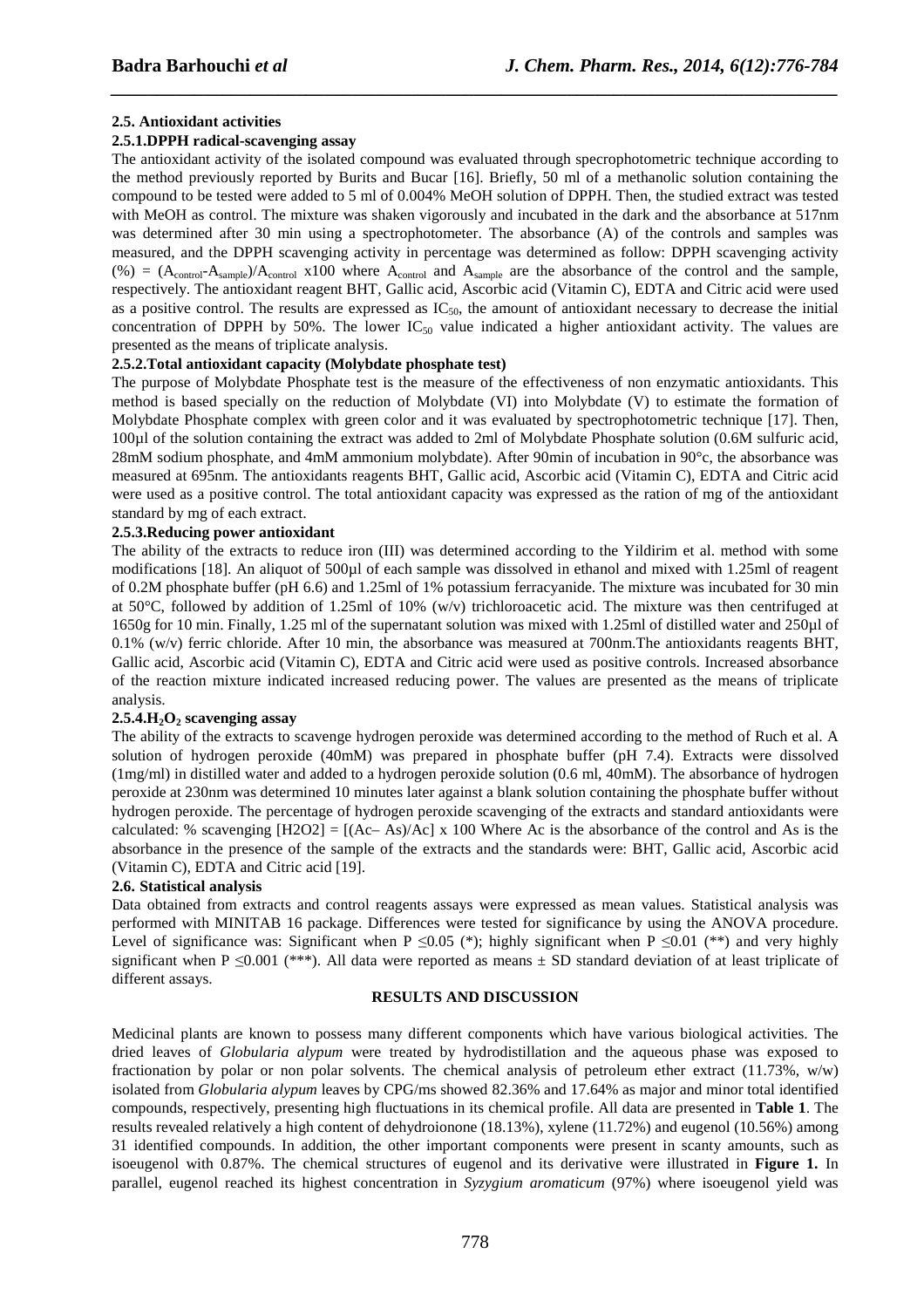.

1,17%. A high number of phenols and phenolic ethers are produced in nature like thymol, safrole and eugenol which are presented in market as aromatic substances. For example, eugenol is characterized by its perfume in clove and it is the favorite antiseptic of dentists [20]. It is an interesting compound presented in many species where it reached 1,4 % in the essential oil of *Cinnamomum altissimum Kosterm* [21]. Thus, *Syzygium aromaticum* (*Eugenia caryophyllata*, Myrtaceae) is characterized also by high content of eugenol, acetyleugenol, chavicol, acetyl salicylate and humulenes [22]. In recent Algerian research, eugenol was detected also with little amounts in the essential oil of *Globularia alpyum* extracted by hydrodistillation in two different localities (3,06% and 0,22%) which had a significant antibacterial effectiveness [23]. A comparison between our plants content of eugenol and another species from various origins is illustrated in **Figure 2**. Owing to the value of eugenol in many fields, the researchers focused on the potential effect of eugenol as drug for preventing liver damage induced by hepatotoxins [24]. In addition, the synergistic interaction of eugenol and antibiotics was demonstrated against gram negative bacteria and it can combined also with cinnamaldehyde inducing a synergistic effects against wood decay fungi [25][26]. In another point of view, it was reported that eugenol could act as scavenger of peroxide anion and hydroxyl radicals [27][28]. However, the relationship structure-activity of eugenol was assessed to estimate its antioxidant activity [29].

*\_\_\_\_\_\_\_\_\_\_\_\_\_\_\_\_\_\_\_\_\_\_\_\_\_\_\_\_\_\_\_\_\_\_\_\_\_\_\_\_\_\_\_\_\_\_\_\_\_\_\_\_\_\_\_\_\_\_\_\_\_\_\_\_\_\_\_\_\_\_\_\_\_\_\_\_\_\_*



**Figure 1: Chemical structures of eugenol (4-allyl-2-methoxyphenol) and isoeugenol (2-methoxy-4 -propenyphenol)** 

| $N^{\circ}$                               | <b>Compounds</b>                               | $RT$ (min) | IR   | Area $(\% )$ |  |
|-------------------------------------------|------------------------------------------------|------------|------|--------------|--|
| $\mathbf{1}$                              | Ethylbenzene                                   | 6.343      | 539  | 1.75         |  |
| $\overline{2}$                            | Xylene                                         | 6.567      | 576  | 11.72        |  |
| $\overline{3}$                            | D-Fenchone                                     | 12.923     | 1628 | 1.83         |  |
| $\overline{4}$                            | Camphor                                        | 14.585     | 1903 | 3.62         |  |
| 5                                         | alpha-Terpineol                                | 16.083     | 2151 | 1.2          |  |
| $\overline{6}$                            | Neohexane                                      | 18.246     | 2509 | 0.36         |  |
| $\overline{7}$                            | alpha-Fenchyl acetate                          | 18.615     | 2570 | 1.15         |  |
| $\overline{8}$                            | n-Tetradecane                                  | 19.038     | 2640 | 1.44         |  |
| $\overline{9}$                            | Sabinyl acetate                                | 19.702     | 2750 | 0.45         |  |
| 10                                        | 1-Ethyl-1,5-cyclooctadiene                     | 20.482     | 2879 | 0.16         |  |
| 11                                        | Eugenol                                        | 20.868     | 2943 | 10.56        |  |
| 12                                        | Isoeugenol                                     | 20.971     | 2960 | 0.87         |  |
| 13                                        | Diethylmethyl-borane                           | 22.868     | 3274 | 1.19         |  |
| 14                                        | Eicosane                                       | 23.225     | 3333 | 0.65         |  |
| 15                                        | 17-Pentatriacontene                            | 23.829     | 3433 | 0.60         |  |
| 16                                        | Nonadecane                                     | 23.992     | 3460 | 0.68         |  |
| 17                                        | Pentadecane                                    | 24.119     | 3481 | 2.13         |  |
| 18                                        | n-Octadecyl chloride                           | 24.318     | 3514 | 4.79         |  |
| 19                                        | Bicyclopentyl-2'-en-2-yl-dimethyl-amine        | 24.578     | 3557 | 0.50         |  |
| 20                                        | 3-Cyclopentyl-pentane                          | 25.219     | 3663 | 0.63         |  |
| 21                                        | Lignocerol                                     | 25.370     | 3688 | 1.42         |  |
| 22                                        | Viridiflorol                                   | 26.403     | 3859 | 3.81         |  |
| $\overline{23}$                           | Cetane                                         | 26.475     | 3871 | 2.94         |  |
| 24                                        | alpha-Cadinol                                  | 26.711     | 3910 | 4.92         |  |
| 25                                        | Aromadendrene                                  | 27.212     | 3993 | 1.21         |  |
| 26                                        | 2,2-Dimethyl-6,10-dithiaspiro [4.5] decan-1-ol | 27.309     | 4009 | 1.13         |  |
| 27                                        | Hexatriacontane                                | 27.545     | 4048 | 4.98         |  |
| 28                                        | Neoclovene                                     | 28.360     | 4183 | 1.32         |  |
| 29                                        | Dehydroionone                                  | 31.907     | 4770 | 18.13        |  |
| 30                                        | Amphetamine oxime acetate                      | 32.366     | 4846 | 4.56         |  |
| 31                                        | Phthalic acid                                  | 44.136     | 6794 | 10.20        |  |
| Total major identified compounds (>2%)    |                                                |            |      |              |  |
| Total minor identified compounds $(<2\%)$ |                                                |            |      |              |  |

**Table 1: Chemical composition of the petroleum ether extract (PE) isolated from** *Globularia alypum* **leaves** 

The presence of different antioxidant components in the plant tissues makes it relatively hard to quantify each antioxidant component separately. Therefore, several intermediate extractions are used to ensure a maximum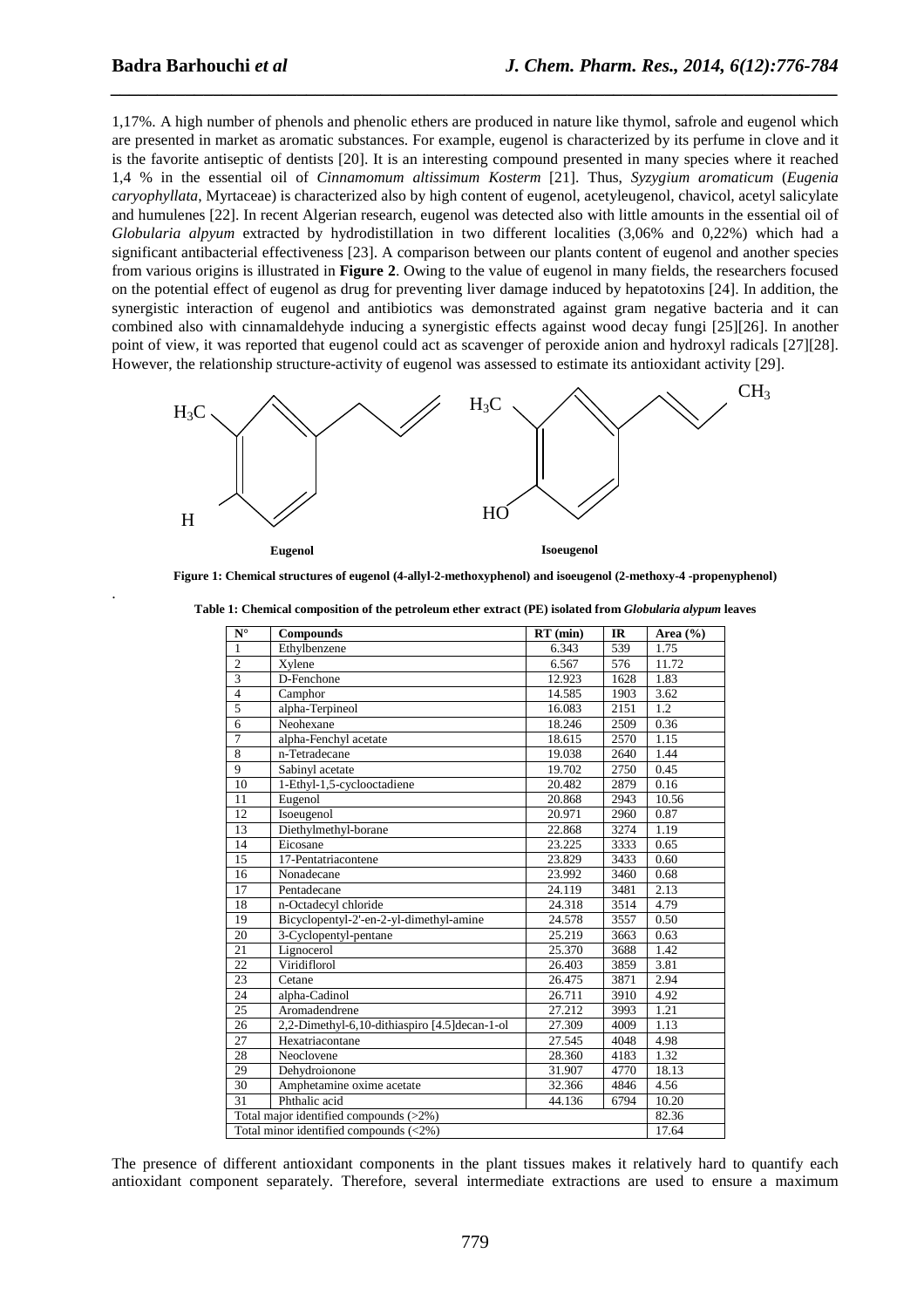extraction of the available antioxidants [30]. The isolation of petroleum ether extract was effectuated by different methods; the Tunisians used direct method of extraction by soxhlet aiming to obtain only non polar extract with high content of sterols [7]. In our case, the method adopted was the extraction from aqueous phase to isolate probably extracts with double affinity to polar or non polar solvents.

*\_\_\_\_\_\_\_\_\_\_\_\_\_\_\_\_\_\_\_\_\_\_\_\_\_\_\_\_\_\_\_\_\_\_\_\_\_\_\_\_\_\_\_\_\_\_\_\_\_\_\_\_\_\_\_\_\_\_\_\_\_\_\_\_\_\_\_\_\_\_\_\_\_\_\_\_\_\_*

Four methods can be applied to determine the antioxidant activity: DPPH scavenging activity, total antioxidant capacity, reducing power activity and  $H_2O_2$  peroxide scavenging. For instance, this study focused on the extracts to scavenge free radical DPPH which is commonly associated with the oxidative test. All data are presented in **Table 2**. Additionally, all plants extracts (eugenol, isoeugenol and petroleum ether extract) showed different antioxidant activities proving their capacity to scavenge the free radical DPPH when both of eugenol and its derivative presented a close activities. The IC<sub>50</sub> values determined that eugenol  $(0,258\pm0.26$  mg/ml) and isoeugenol  $(0,336\pm0.22$  mg/ml) have higher antioxidant activity than the PE extract  $(0.460\pm0.16 \text{ mg/ml})$  indicating that there is no synergistic effect of both of them in the extract for the antioxidant activity. The decrease in absorbance at 517 nm for each extract in intervals of time is determined, and plotted **(Figure 3).** 

| Samples  |             | $IC_{50}$ values | $R^2$ | <b>AER</b>       | Order |
|----------|-------------|------------------|-------|------------------|-------|
| Extracts | E           | $0,258 \pm 0.26$ | 0.984 | $3,875 \pm 3,84$ | 2     |
|          | ΙE          | $0,336 \pm 0,22$ | 0.993 | $2.976 \pm 4.54$ | 4     |
|          | <b>PE</b>   | $0,460\pm0,16$   | 0,999 | $2,173\pm6,25$   |       |
| Positive | VC.         | $0.241 \pm 0.29$ | 0.992 | $4.149 \pm 3.44$ |       |
| controls | <b>CA</b>   | $0.352 \pm 0.23$ | 0.999 | $2,840 \pm 4,34$ |       |
|          | <b>GA</b>   | $1.454 \pm 0.54$ | 0.989 | $0.687 \pm 1.85$ | 8     |
|          | <b>BHT</b>  | $0,331\pm0.21$   | 0,983 | $3,021 \pm 4,76$ | 3     |
|          | <b>EDTA</b> | $0.824 \pm 0.20$ | 0.996 | $1.213 \pm 5.00$ |       |

**Table 2: IC<sup>50</sup> values of the extracts compared to the antioxidant controls with respect to the concentrations** 

• *Standard deviations (SD) did not exceed 0,54 (IC50) and 6,25 (AER)* 

• *IC50 values were expressed as mg of extract or positive control/ml of methanol* 

• Antiradical efficacy relative (AER) was expressed as the inverse of  $IC_{50}$  (AER =1/IC<sub>50</sub>)

• *The order of the DPPH scavenging activity is: VC> E> BHT> IE> CA> PE> EDTA> GA* 

• *The statistical differences are expressed as:* 

E Vs IE, PE, VC, CA, EDTA, GA, BHT:\*\*\*P $\leq 0.001$ ; E Vs GA: \*P $\leq 0.05$ ; E Vs EDTA: \*P $\leq 0.05$ ; CA Vs GA: \*P $\leq 0.05$ ; EDTA Vs BHT: \*P $\leq 0.05$ In according with literature, the obtained results showed that the activity towards the DPPH free radical was probably due to the main constituents of the extract specially eugenol and isoeugenol which were separately most active free radical scavengers. In addition, it has been reported that there is a relationship between the content of phenolics in the extracts and their antioxidant activity [31].



**Figure 2: Investigation of eugenol percentage (%) of different species from various origins.** *Globularia alypum* **1 (Algeria, Soukahras, sample studied),** *Globularia alypum* **2 (Algeria, Boutaleb)***, Globularia alypum* **3 (Algeria, Khenchla***), Syzygium aromaticum* **(sample studied),** *Ocimum basilicum* **1 (Turkey, Location 1),** *Ocimum basilicum* **2** *(***Turkey, Location 2),** *Ocimum basilicum* **3 (US, Location 1),**  *Ocimum basilicum* **4 (US, Location 2),** *Ocimum basilicum* **5 (Greece),** *C. altissimum Kosterm* **(Malaysia)***, Cinnamomum verum*  **(Madagascar),** *Eugenia caryophyllus* **(Madagascar),** *Pimenta dioica* **(Antilles),** *Rosa damascene***(Iran),** *Origanum vulgare L* **(Croatia),**  Ocimum gratissimum (India). The order of the abundance: EC>OG>CV>PD>OB<sub>3</sub>>OB<sub>3</sub>>OB<sub>4</sub>>GA<sub>1</sub>>OB<sub>2</sub>>OV>RD>OB<sub>1</sub>>GA<sub>2</sub>>CA>GA<sub>3</sub> [21, 23, 36, 44, 45, 46, 47]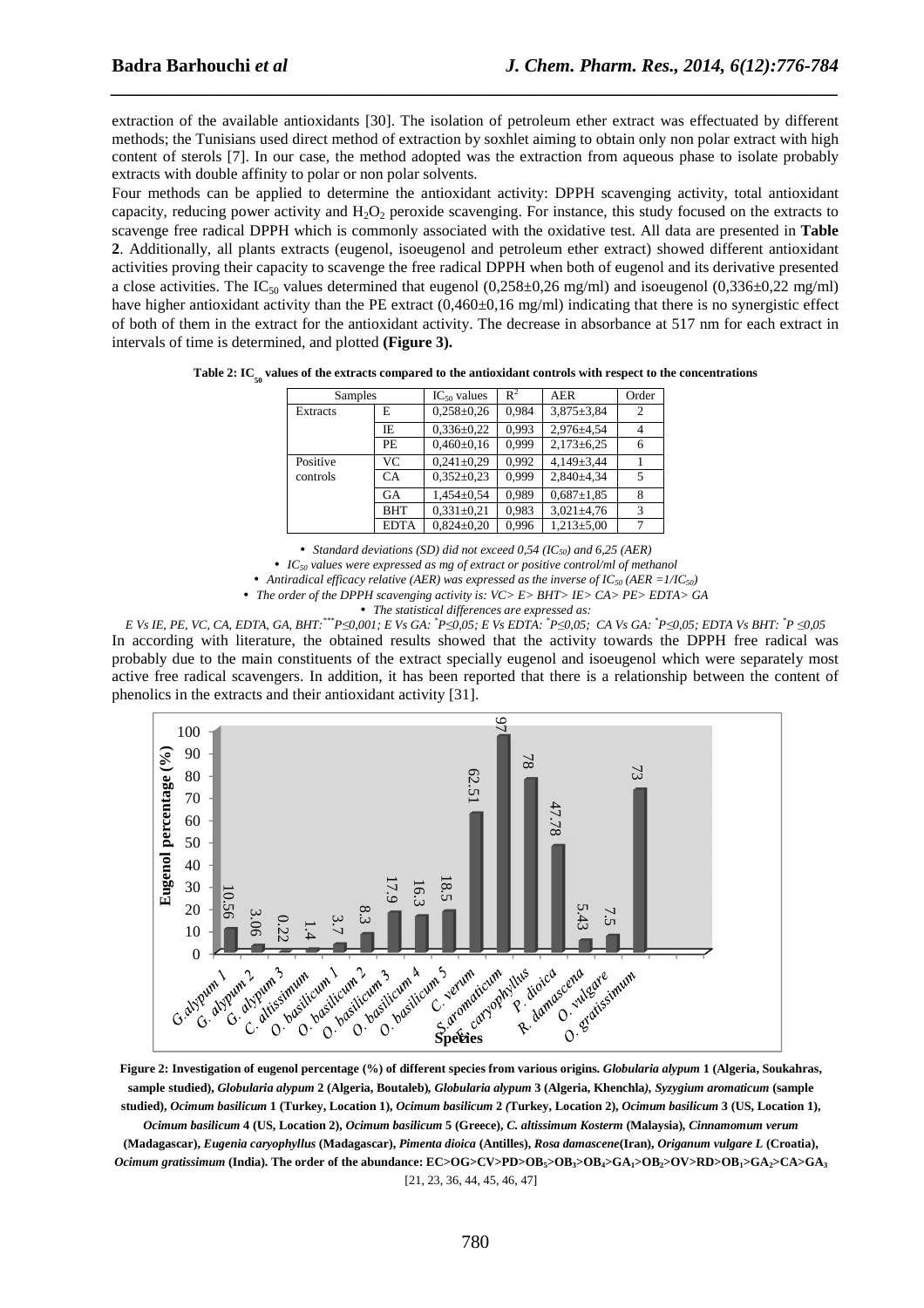Similarly, Es-Safi et al have isolated a phenolic compound, 6-hydroxy-luteolin-7-laminaribioside, from the aerial parts of *G. alypum* which displays an important antioxidant activity and subsequently they estimated the relationship between structure-activity of this potent fraction [32].

*\_\_\_\_\_\_\_\_\_\_\_\_\_\_\_\_\_\_\_\_\_\_\_\_\_\_\_\_\_\_\_\_\_\_\_\_\_\_\_\_\_\_\_\_\_\_\_\_\_\_\_\_\_\_\_\_\_\_\_\_\_\_\_\_\_\_\_\_\_\_\_\_\_\_\_\_\_\_*



**Figure 3: Plot of absorbance at 517nm of the extracts compared to the antioxidant controls as a function of time (30-180min). Extracts: Eugenol, Isoeugenol and Petroleum ether extract. Controls: Vitamin C, Citric acid, EDTA, Gallic acid and BHT (butylated hydroxytoluene).** 

E Vs IE, PE, VC, CA, EDTA, GA, BHT:\*\*P $\leq 0.001$ ; E Vs IE:\*P $\leq 0.05$ ; E Vs PE:\*P $\leq 0.05$ ; E Vs VC:\*P $\leq 0.05$ ; E Vs CA:\*P $\leq 0.05$ ; E Vs CA:\*P $\leq 0.05$ ; E Vs CA:\*P $\leq 0.05$ ; E Vs CA:\*P $\leq 0.05$ ; E Vs CA:\*P $\leq 0$ 



**Figure 4: Dose-dependent DPPH radical scavenging activity of the extracts compared with the antioxidant controls with respect to the concentrations. Extracts: Eugenol, Isoeugenol and Petroleum ether extract. Controls: Vitamin C (AA), Citric acid, EDTA, Gallic acid and BHT (butylated hydroxytoluene).** E Vs GA:\* P≤0,05

Results of DPPH free radical activity indicated that eugenol sample exhibited significant activity with dose dependent in resemblance with isoeugenol sample but better than of petroleum ether extract sample **(Figure 4).**  However, DPPH activity of eugenol could be due to its phenolic components [33]. The petroleum ether extract of *G. Alypum* was characterized by estimation of total phenolics and flavonoids present in it using CPG/ms. As known, aromatic compounds including eugenol and isoeugenol are a class of antioxidant agents which act as free radical terminators [34][35]. Besides, the Indian researchers indicated that the significant increases in DPPH free radical scavenging power of eugenol were observed in concentration dependent fashion  $(IC_{50}$  value was 242,47ug/ml) and ascorbic acid; the power antioxidant had lower  $IC_{50}$  value than eugenol [36]. In assessment of antioxidant activities of eugenol by *in vitro* and *in vivo* methods, eugenol as lipophilic compound investigated its ability to scavenge chain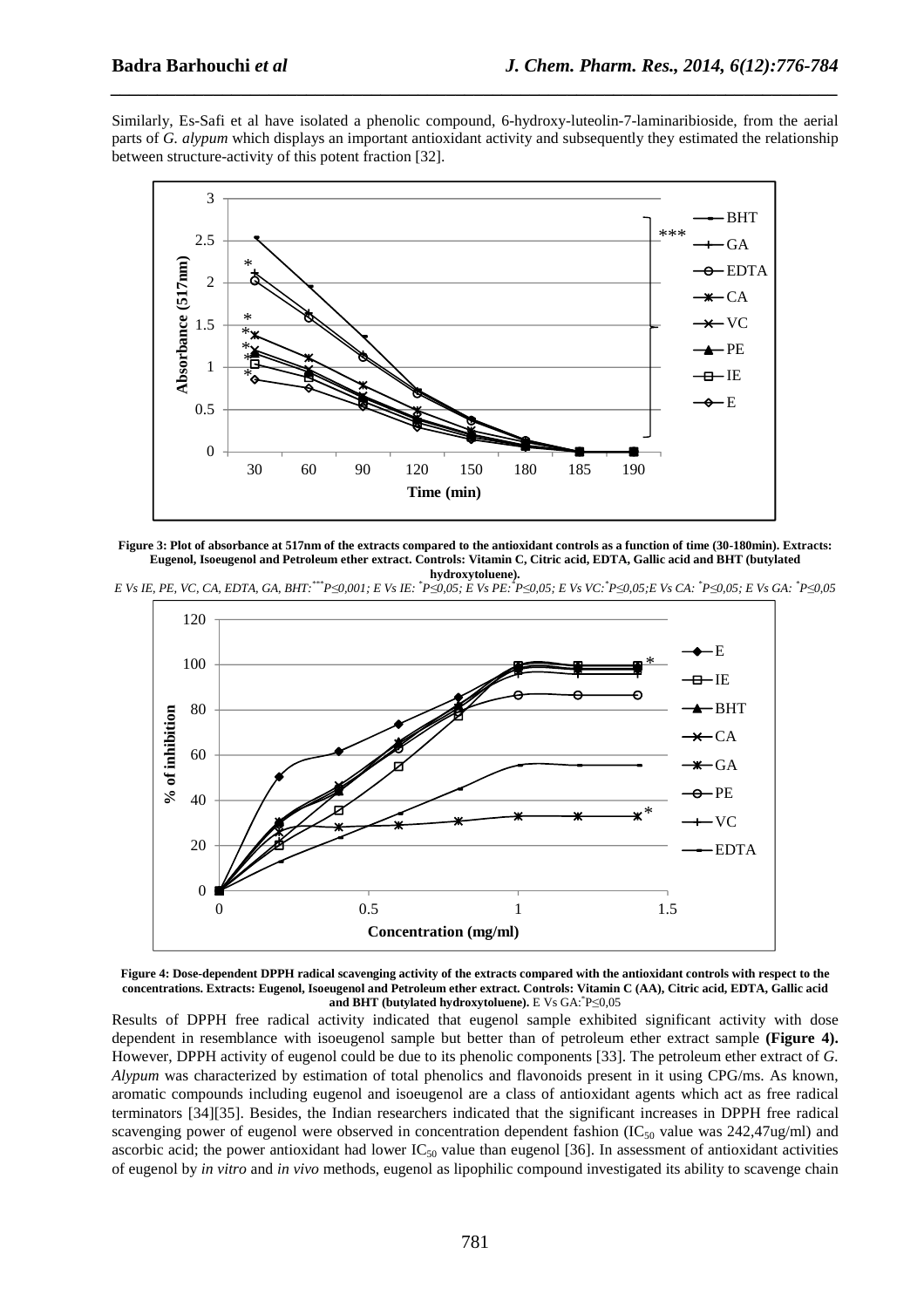propagating radicals which form during lipid peroxidation [37]. In another point of view, the antioxidant efficacy of encapsulated eugenol in chicken noodles was also evaluated as the best inhibitor of the DPPH radical during successive days of storage with significant variation of percentage of inhibition in comparison with chitosan and EDTA [38].

*\_\_\_\_\_\_\_\_\_\_\_\_\_\_\_\_\_\_\_\_\_\_\_\_\_\_\_\_\_\_\_\_\_\_\_\_\_\_\_\_\_\_\_\_\_\_\_\_\_\_\_\_\_\_\_\_\_\_\_\_\_\_\_\_\_\_\_\_\_\_\_\_\_\_\_\_\_\_*



**Figure 5: Comparison of the total antioxidant capacity of the extracts as the ratio of mg positive control/mg extract. Extracts: Eugenol, Isoeugenol and Petroleum ether extract. Controls: Vitamin C (AA), Citric acid, EDTA, Gallic acid and BHT (butylated hydroxytoluene)** 





E Vs IE, PE, VC, CA, EDTA, GA, BHT: \*\*\*P $\leq 0.001$ ; E Vs PE: \*P $\leq 0.05$ ; E Vs CA: \*\*P $\leq 0.01$ ; E Vs EDTA: \*\*\*P $\leq 0.001$ ; E Vs BHT: \*\*P $\leq 0.01$ As seen on **Table 2,** it can be concluded that the positive controls using high polarity solvents (methanol) were considerably more effective radical- scavengers than were those using low to null polarity solvents (ether and petroleum ether respectively). Change in solvent polarity alters its ability to dissolve a selected group of antioxidant compounds and influences activity estimation [31]. Among the best inhibitors, *G. alypum* is almost more potent than ascorbic acid which classed as a potent standard antioxidant [39].

In the phosphomolybdenum assay, the petroleum ether extract, eugenol and its derivative exhibit different degrees of antioxidant activity which increase with same concentrations and same conditions **(Figure 5).** The reducing power assay is often used to evaluate the ability of antioxidant to donate electron [18]. To fulfil our goal, a direct correlation between the antioxidant activities and the reducing power of some bioactive compounds was reported. However, a higher absorbance indicated a higher antioxidant activity and the reducing power is proportionally increase with the concentration. Hence, the Fe (III) reduction is often used as an indicator of electron donating activity, which is an important mechanism of phenolic antioxidant action. In the reducing power assay, the ability of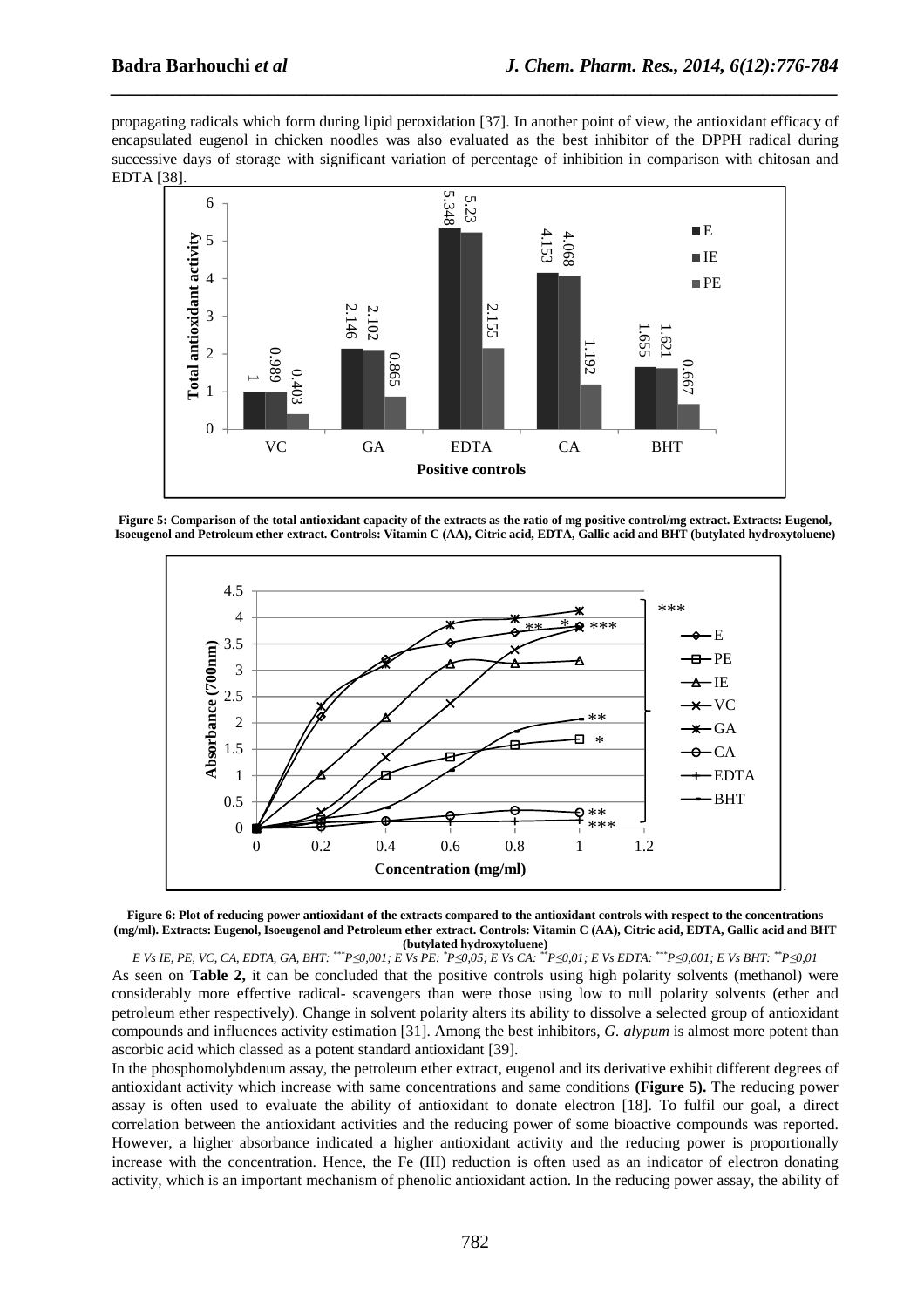our antioxidant agents to reduce Fe3+ to Fe2+ was checked. **Figure 6** showed the reducing power activities of eugenol, isoeugenol and petroleum ether extract. Indeed, the presence of antioxidants in the herbal products would result in the reducing of Fe3+to Fe2+by donating an electron [40].

*\_\_\_\_\_\_\_\_\_\_\_\_\_\_\_\_\_\_\_\_\_\_\_\_\_\_\_\_\_\_\_\_\_\_\_\_\_\_\_\_\_\_\_\_\_\_\_\_\_\_\_\_\_\_\_\_\_\_\_\_\_\_\_\_\_\_\_\_\_\_\_\_\_\_\_\_\_\_*

In agreement with an Indian research, the purified and isolated eugenol from *O. gratissimum* has the reductive potential activity that might act as an electron donor, terminated the radical chain reaction but it possesses lower antioxidant power than ascorbic acid where the reducing power of eugenol was found to increase with the increasing concentration which was comparable with the standard antioxidant ascorbic acid [36]. For the last method,  $H_2O_2$ scavenging activity of each extract was ranged from strong (92,81%, VC) to moderate (32,65%, EDTA) effect in comparison between the extracts and the antioxidant controls **(Figure 7).**

Many factors may be effected the increasing of reducing power capability such as the decrease in the absorbance of the eugenol after esterification and also the high concentrations used [12] in according with Loo et al who reported that an increase in the number of both hydroxyl and methoxy groups in the phenyl ring increases the reducing ability of hydroxybenzene and methoxyphenols [41]. The difference in our results and the literature can be attributed to the different plant parts used, the different methods of extraction and finally, the climate differences between Morocco, Tunisia and Algeria, geographical origin, harvesting time and growing conditions [9]. On the other hand, Djeridane et al reported that the hydromethanolic extract of *G. alypum* has also an antioxidant activity evaluated by the DPPH assay [8]. Among the factors responsible of the different degrees of the activities, the chemical structure illustrated by the configuration of atoms where the position of the double bond in the flavonoid C-ring, the number and the relative position of hydroxyl groups (–OH) in the aromatic ring are the most important parameters to explain the change in the activity of the phenolic extracts [42]. Therefore, Foti et al proposed that the antioxidant activity of flavonoids was especially dependent on the presence of ortho phenolic functions [43]. In the light of the facts cited above, many reasons can be proposed to explain which factor may intermediate exactly in the antioxidant activities but the real mechanisms of action of this plant compounds still unclear.





**The order of the activity: VC>BHT>E>IE>PE>GA>CA>EDTA.** 

#### **CONCLUSION**

Chemotherapeutic approaches using non-toxic plant derived substances may be one strategy to defeat many diseases. However, several physiological activities have been described for both substances eugenol and isoeugenol presented in different known varieties. This fact prompted us to determine their presence also in *Globularia alypum* leaves (10.56% and 0.87% respectively). We therefore studied the antioxidant activities of both substances separately and synergistically in the Petroleum ether extract. Finally, it is concluded that the petroleum ether extract characterized by high content of phenolic compounds exhibited an antioxidant activity. Taken together, these results give reason to assume that the both eugenol and isoeugenol in this plant might act as such chemotherapeutic agents.

#### **Acknowledgements**

This study was supported by grants from the Algerian Ministry of High Education and scientific research (we are grateful to Pr. Ladjama Ali, the director of Applied Biochemistry and Microbiology laboratory, Department of Biochemistry, Annaba, Algeria for his support).